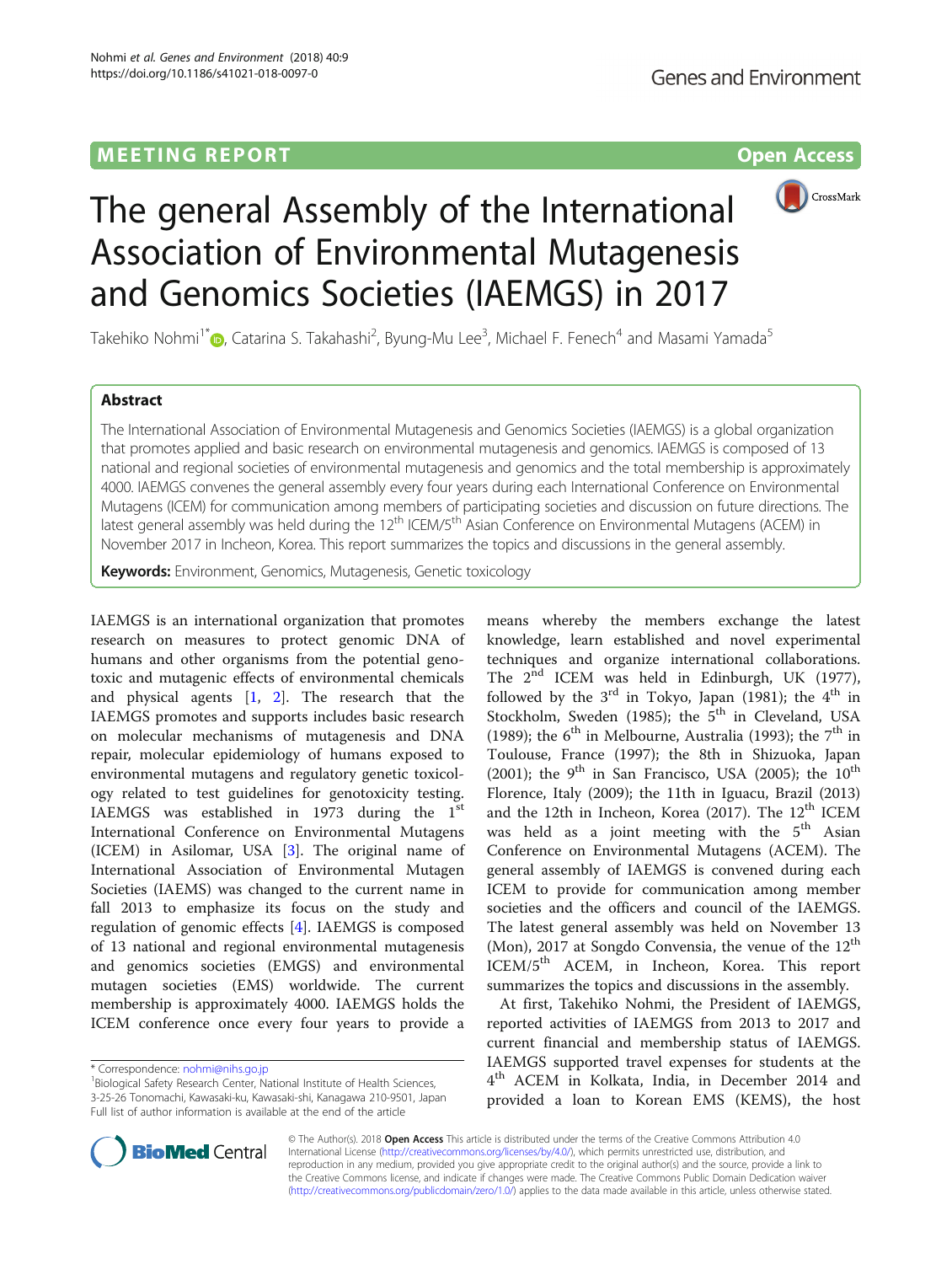society for the 12th ICEM/5th ACEM as a seed money. He pointed out, however, that the support for international conferences related to the research on environmental mutagens was severely restricted because of the financial status of IAEMGS. The assets of IAEMGS have been decreasing steadily from 2009 and the current assets are less than US\$5000 except for the loan to KEMS (Fig. 1). The decrease is partly due to reduction of membership of participating societies (Fig. [2](#page-2-0)) and low annual dues of the member societies (this issue will be discussed later). At the end of 2015, IAEMGS changed the management of their financial asset from AIM to BK Association Management. According to this change, the assets of International Workshop on Genotoxicity Testing (IWGT), which had been also maintained by AIM, were transferred to a UK management company in March 2016. Nohmi stressed that increasing membership and raising more funds are critically important to adequately maintain and improve the activities of IAEMGS. Finally, he acknowledged the Executive Board members of IAEMGS (2013 to 2017), i.e., Michael F. Fenech (MEPSA), the secretary; Byung-Mu Lee (KEMS), the vice-president; Catarina S. Takahashi (MutaGen-Brasil), the vicepresident; Masami Yamada (JEMS), the treasurer and Bob Bevans-Kerr (BK Association Management), the Executive Director.

Secondly, Hoonjeong Kwon, the President of the 12<sup>th</sup> ICEM/5<sup>th</sup> ACEM and the President of KEMS/KSOT, reported the status and outcomes of the 12<sup>th</sup> ICEM/5<sup>th</sup> ACEM. The conference started in the evening of November 12 (Sun) with an opening ceremony and an opening lecture. Four plenary lectures were set in the morning from Monday through Thursday. Four keynote lectures and two distinguished lectures were presented at noon and late afternoon of Monday and Wednesday. Tuesday afternoon was kept free to allow time for touristic activities or viewing of poster presentations. The conference was scheduled to be closed at around noon of November 16 (Thu) with a closing ceremony. In total, 55 scientific sessions and 473 presentations were made, among which 136 were invited talks and 247 were poster presentations. The Gala dinner was set in the evening on November 15 (Wed). Approximately 700 people attended the conference from 29 countries. About 250 people came from outside of Korea. In conclusion, the conference was very successful in terms of science and a social event.

Thirdly, Paul White, the President of the 13<sup>th</sup> ICEM, reported the plan for the next ICEM. The 13<sup>th</sup> ICEM will be held in Ottawa, Canada, from August 28 to September 2, 2021. The venue will be Westin Hotel and Shaw Conference Centre. Since Ottawa is the capital city of Canada and there are many cultural and dining attractions and sports activities in addition to prominent Universities, the conference should be very exciting.

Fourth, Masami Yamada, the Treasurer of IAEMGS, reported the current financial status of IAEMGS. She cautioned that the financial status is deteriorating and that several member societies did not pay the annual dues despite the invoices issued. She also reported the termination of contract with AIM and separation of the assets of IWGT from those of IAEMGS.

Fifth, there was a general discussion regarding the reduction of membership, decreasing assets and name change of EMS to EMGS amongst member societies of IAEMGS. At first, it was questioned whether the reduction of the membership, in particular that of European EMGS (EEMGS), was real. The membership shown in

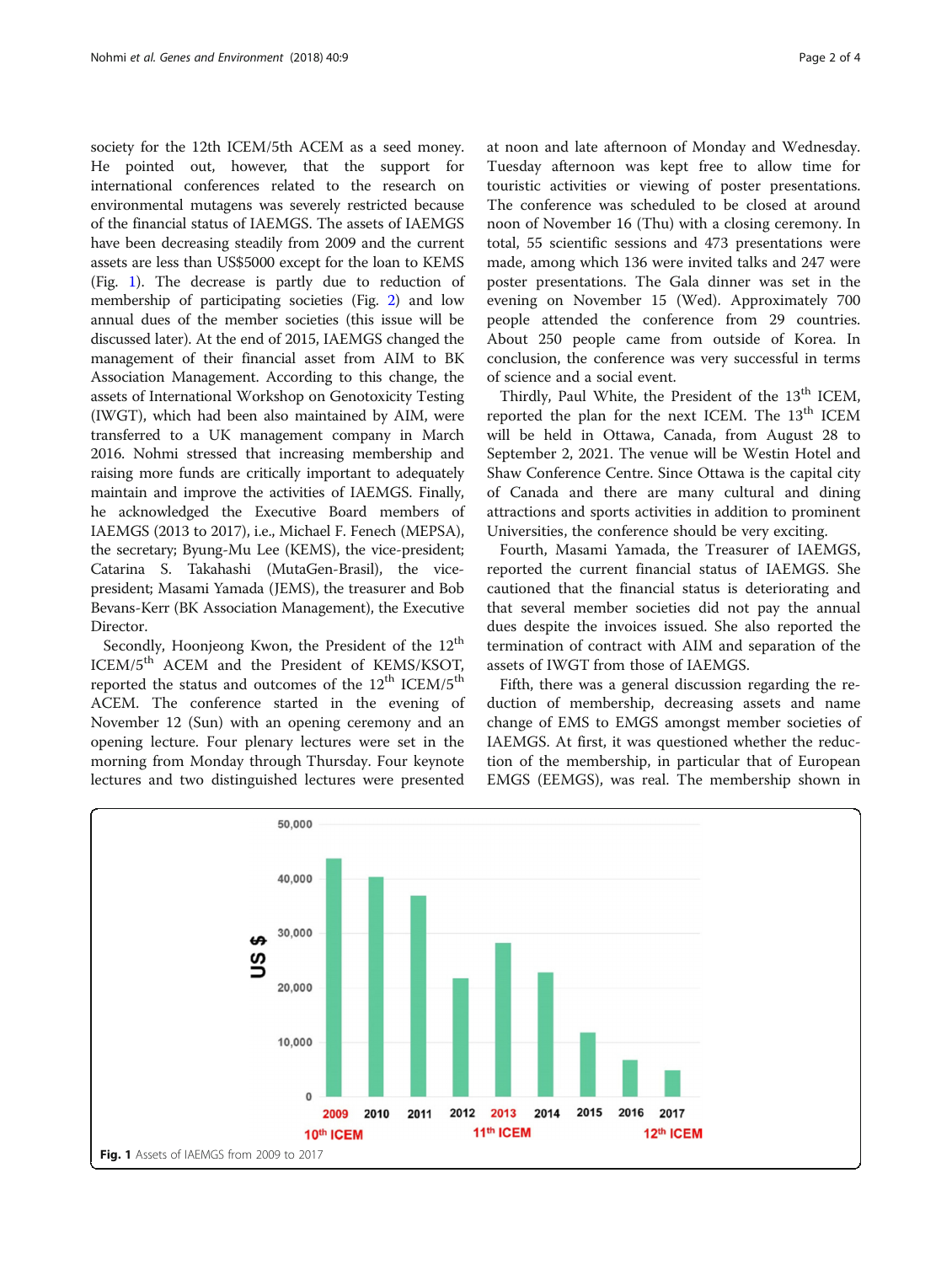<span id="page-2-0"></span>

Fig. 2 was based on the annual due that was paid by each EM(G)S in 2015 or 2016. For example, EEMGS has paid US\$835 in 2013, which corresponds to 985 membership, but since 2014 it has been paying US\$255, which corresponds to 405 membership. Annual due should reflect the actual membership of each society. To increase the assets, it was confirmed and agreed by those present in the assembly that the ICEM is an event that should make a substantial profit for IAEMGS as stated in the Constitution [\[5](#page-3-0)] (Bylaws, Article V: ICEM, Section IV) and that ICEM2021 should be designed to make a significant financial contribution to IAEMGS. The current due system was established in 1973 where membership fee is US\$0.5 for each of the first 200 members, US\$0.75 each for the next 200 members and US\$1.00 each for the remaining members (Bylaws, Article IV: Finance). All the participants agreed that the dues should be increased. It was agreed that a key objective of



Fig. 3 Collective photo of the participants of the General Assembly of IAEMGS during 12<sup>th</sup> ICEM/5<sup>th</sup> ACEM on November 13, 2017 in Incheon, Korea. Each one is shaping a heart with hands. From left to right, Jun Yang (CEMS); Xia Huo (CEMS); Cataria S. Takahashi (MutaGen-Brasil); Lucia Regina Ribeiro (MutaGen-Brasil); Takehiko Nohmi (JEMS); Daisy M. F. Salvadori (MutaGen-Brasil); Hoonjeong Kwon (KEMS); Paul White (EMGS); Michael F. Fenech (MEPSA); Yukari Totsuka (JEMS); Stephano Bonassi (EEMGS); Masami Yamada (JEMS); Young Rok Seo (KEMS); Jingbo Pi (CEMS); David Kirkland (EEMGS); Hans-Joerg Martus (EEMGS)